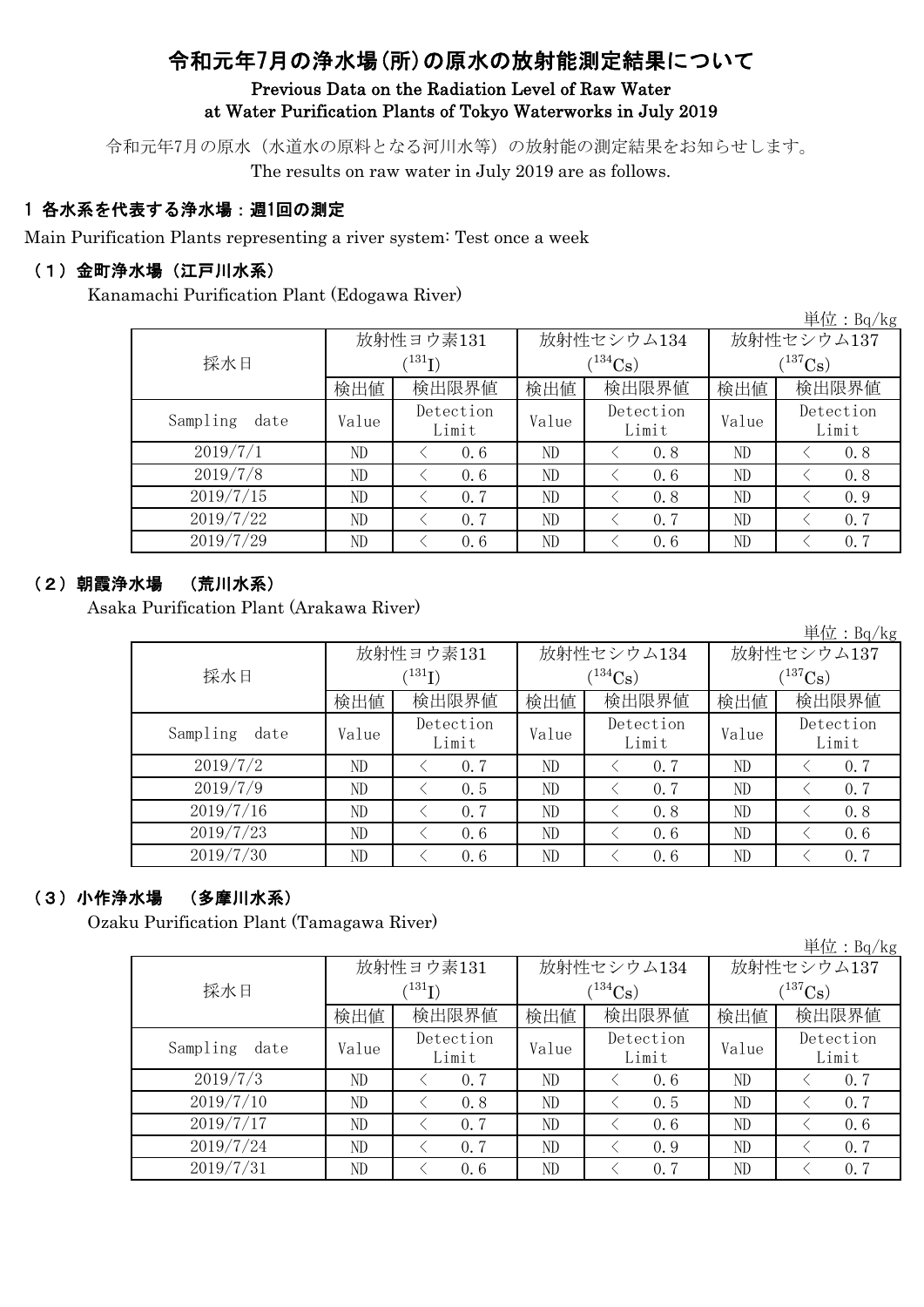### (4)東村山浄水場 (多摩川・荒川水系)

Higashi-murayama Purification Plant (Tamagawa・Arakawa River)

|                  |       |                            |       |                    |                       | 単位: Bq/kg          |  |  |
|------------------|-------|----------------------------|-------|--------------------|-----------------------|--------------------|--|--|
|                  |       | 放射性ヨウ素131                  |       | 放射性セシウム134         | 放射性セシウム137            |                    |  |  |
| 採水日              |       | $^{\prime131} \mathrm{I})$ |       | $134C_8$ )         | $(^{137}\mathrm{Cs})$ |                    |  |  |
|                  | 検出値   | 検出限界値                      | 検出値   | 検出限界値              | 検出値                   | 検出限界値              |  |  |
| Sampling<br>date | Value | Detection<br>Limit         | Value | Detection<br>Limit | Value                 | Detection<br>Limit |  |  |
| 2019/7/4         | ND    | 0.6                        | ND    | 0.6                | ND                    | 0, 7               |  |  |
| 2019/7/11        | ND    | 0.6                        | ND    | 0, 7               | ND                    | 0, 6               |  |  |
| 2019/7/18        | ND    | 0, 7                       | ND    | 0, 7               | ND                    | 0.8                |  |  |
| 2019/7/25        | ND    | 0.7                        | ND    | 0.6                | ND                    | 0.9                |  |  |

#### (5)長沢浄水場 (相模川水系)

Nagasawa Purification Plant (Sagamigawa River)

|                  |       |                    |       |                    |              | 里 $\overline{\mathfrak{u}}$ : Bq/kg |  |  |
|------------------|-------|--------------------|-------|--------------------|--------------|-------------------------------------|--|--|
|                  |       | 放射性ヨウ素131          |       | 放射性セシウム134         | 放射性セシウム137   |                                     |  |  |
| 採水日              | (131) |                    |       | $(134)$ Cs)        | $(^{137}Cs)$ |                                     |  |  |
|                  | 検出値   | 検出限界値<br>検出値       |       | 検出限界値              | 検出値          | 検出限界値                               |  |  |
| Sampling<br>date | Value | Detection<br>Limit | Value | Detection<br>Limit | Value        | Detection<br>Limit                  |  |  |
| 2019/7/5         | ND    | 0.7                | ND    | 0.7                | ND           | 0, 6                                |  |  |
| 2019/7/12        | ND    | 0.7                | ND    | 0.6                | ND           | 0.8                                 |  |  |
| 2019/7/19        | ND    | 0.7                | ND    | 0.6                | ND           | 0, 7                                |  |  |
| 2019/7/26        | ND    | 0.5                | ND    | 0.6                | ND           | 0.7                                 |  |  |

### 2 その他の主要浄水場:概ね月1回の測定

Other Main Purification Plants: Test mostly once a month

|                     |                            |                  |           |           |                    |                       |                             |       |              |           | 早11L:Bq/kg         |
|---------------------|----------------------------|------------------|-----------|-----------|--------------------|-----------------------|-----------------------------|-------|--------------|-----------|--------------------|
|                     |                            |                  | 放射性ヨウ素131 |           |                    | 放射性セシウム134            |                             |       | 放射性セシウム137   |           |                    |
| 浄水所                 | 水源                         | 採水日              |           | (131)     |                    | $(^{134}\mathrm{Cs})$ |                             |       | $(^{137}Cs)$ |           |                    |
|                     |                            |                  | 検出値       |           | 検出限界値              | 検出値                   |                             | 検出限界値 | 検出値          |           | 検出限界値              |
| Monitoring<br>point | Water<br>resource          | Sampling<br>date | Value     |           | Detection<br>Limit |                       | Detection<br>Value<br>Limit |       | Value        |           | Detection<br>Limit |
| 三郷<br>Misato        | 江戸川水系<br>Edogawa<br>River  | 2019/7/10        | ND        | $\langle$ | 0.6                | ND                    | $\lt$                       | 0.6   | ND           | $\langle$ | 0.7                |
| 三園<br>Misono        | 荒川水系<br>Arakawa<br>River   | 2019/7/10        | ND        | $\langle$ | 0.7                | ND                    | $\lt$                       | 0.8   | ND           | $\langle$ | 0.7                |
| 境<br>Sakai          | 多摩川水系<br>Tamagawa<br>River | 2019/7/10        | ND        | $\lt$     | 0.6                | ND                    | $\lt$                       | 0.6   | ND           | $\langle$ | 0.7                |
| 砧<br>Kinuta         | 多摩川水系<br>Tamagawa<br>River | 2019/7/10        | ND        | $\lt$     | 0.5                | ND                    | $\lt$                       | 0.5   | ND           | $\langle$ | 0.5                |
| 砧下<br>Kinutashimo   | 多摩川水系<br>Tamagawa<br>River | 停止中              |           |           |                    |                       |                             |       |              |           |                    |

 $H/H$ : D<sub>a</sub>/k

 $\mathcal{W}$ : B<sub>q</sub>/kg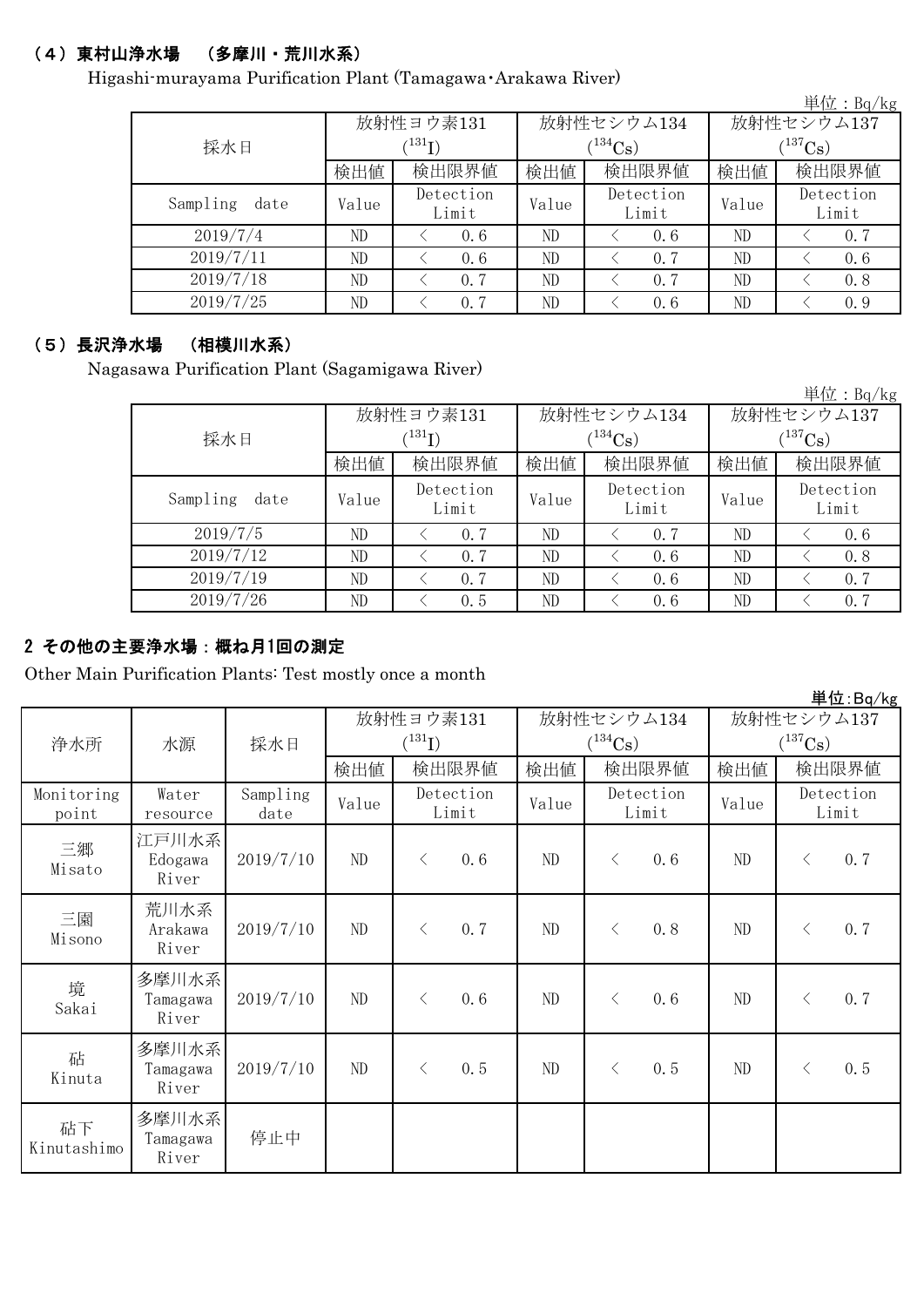### 3 多摩地区等の表流水・伏流水・浅井戸を水源とする浄水所:概ね月1回の測定

Water purification plants using surface water, subsoil water, or shallow well water in Tama Area: Test mostly once a month

|                  |                  |           |                    |     |            |                    |       |            |                       | 単位: Bq/kg    |  |
|------------------|------------------|-----------|--------------------|-----|------------|--------------------|-------|------------|-----------------------|--------------|--|
|                  |                  | 放射性ヨウ素131 |                    |     | 放射性セシウム134 |                    |       | 放射性セシウム137 |                       |              |  |
| 浄水所              | 採水日              |           | $(^{131}I)$        |     |            | $(^{134}Cs)$       |       |            | $(^{137}\mathrm{Cs})$ |              |  |
|                  |                  | 検出値       | 検出限界値              |     | 検出値        |                    | 検出限界値 | 検出値        |                       | 検出限界値        |  |
| Monitoring point | Sampling<br>date | Value     | Detection<br>Limit |     | Value      | Detection<br>Limit |       | Value      | Detection<br>Limit    |              |  |
| 棚沢<br>Tanasawa   | 2019/7/4         | ND        | $\lt$              | 0.7 | $\rm ND$   | $\lt$              | 0.7   | ND         | $\lt$                 | 0.7          |  |
| 大丹波<br>Otaba     | 2019/7/4         | ND        | $\lt$              | 0.7 | ND         | $\langle$          | 0.9   | ND         | $\langle$             | 0.7          |  |
| 小河内<br>Ogouchi   | 2019/7/11        | ND        | $\lt$              | 0.8 | ND         | $\langle$          | 0.8   | ND         | $\langle$             | $\mathbf{1}$ |  |
| ひむら<br>Himura    | 2019/7/11        | ND        | $\lt$              | 0.7 | $\rm ND$   | $\lt$              | 0.6   | ND         | $\langle$             | 0.8          |  |
| 戸倉<br>Tokura     | 2019/7/18        | ND        | $\lt$              | 0.8 | $\rm ND$   | $\langle$          | 0.8   | ND         | $\lt$                 | 0.6          |  |
| 乙津<br>Ottsu      | 2019/7/18        | ND        | $\langle$          | 0.8 | ND         | $\lt$              | 0.5   | ND         | $\langle$             | 0.7          |  |
| 深沢<br>Fukasawa   | 2019/7/18        | ND        | $\langle$          | 0.6 | ND         | $\lt$              | 0.6   | ND         | $\langle$             | 0.7          |  |
| 日原<br>Nippara    | 2019/7/22        | ND        | $\lt$              | 0.7 | ND         | $\lt$              | 0.5   | ND         | $\langle$             | 0.7          |  |
| 氷川<br>Hikawa     | 2019/7/22        | ND        | $\langle$          | 0.7 | $\rm ND$   | $\lt$              | 0.6   | ND         | $\lt$                 | 0.6          |  |

#### <表流水を水源とする浄水所> <surface water>

<伏流水を水源とする浄水所> <subsoil water>

単位:Bq/kg 検出値 | 検出限界値 | 検出値 | 検出値 | 検出値 Sampling date Value  $V$ <sup>Detection</sup> Value  $V$  $2019/7/3$  ND < 0.6 ND < 0.5 ND < 0.7  $2019/7/3$  ND  $\leq 0.8$  ND  $\leq 0.8$  ND  $\leq 0.8$ 2019/7/17 ND  $\leq 0.8$  ND  $\leq 0.9$  ND  $\leq 0.7$ 2019/7/17 ND  $\left\{ \begin{array}{ccc} 0.7 & N_{\text{D}} \\ 0.7 & N_{\text{D}} \end{array} \right\}$   $\left\{ \begin{array}{ccc} 0.5 & N_{\text{D}} \\ N_{\text{D}} \end{array} \right\}$   $\left\{ \begin{array}{ccc} 0.7 & N_{\text{D}} \\ N_{\text{D}} \end{array} \right\}$   $\left\{ \begin{array}{ccc} 0.7 & N_{\text{D}} \\ N_{\text{D}} \end{array} \right\}$  $2019/7/4$  ND  $\leq 0.7$  ND  $\leq 0.7$  ND  $\leq 0.8$  $2019/7/4$  ND  $\leq 0.7$  ND  $\leq 0.8$  ND  $\leq 0.8$ 2019/7/22 ND < 0.6 ND < 0.4 ND < 0.7 高月 Takatsuki 千ヶ瀬第二 Chigasedaini 御岳山 Mitakesann 放射性ヨウ素131  $(^{131}I)$ 沢井第一 Sawaidaiichi 放射性セシウム137  $(^{137}Cs)$ 放射性セシウム134  $(^{134}Cs)$ Detection Limit 検出限界値 |検出値 |検出限界値 Monitoring point Detection Limit Detection Limit 浄水所 | 採水日 二俣尾 Futamatao 日向和田 Hinatawada 成木 Nariki